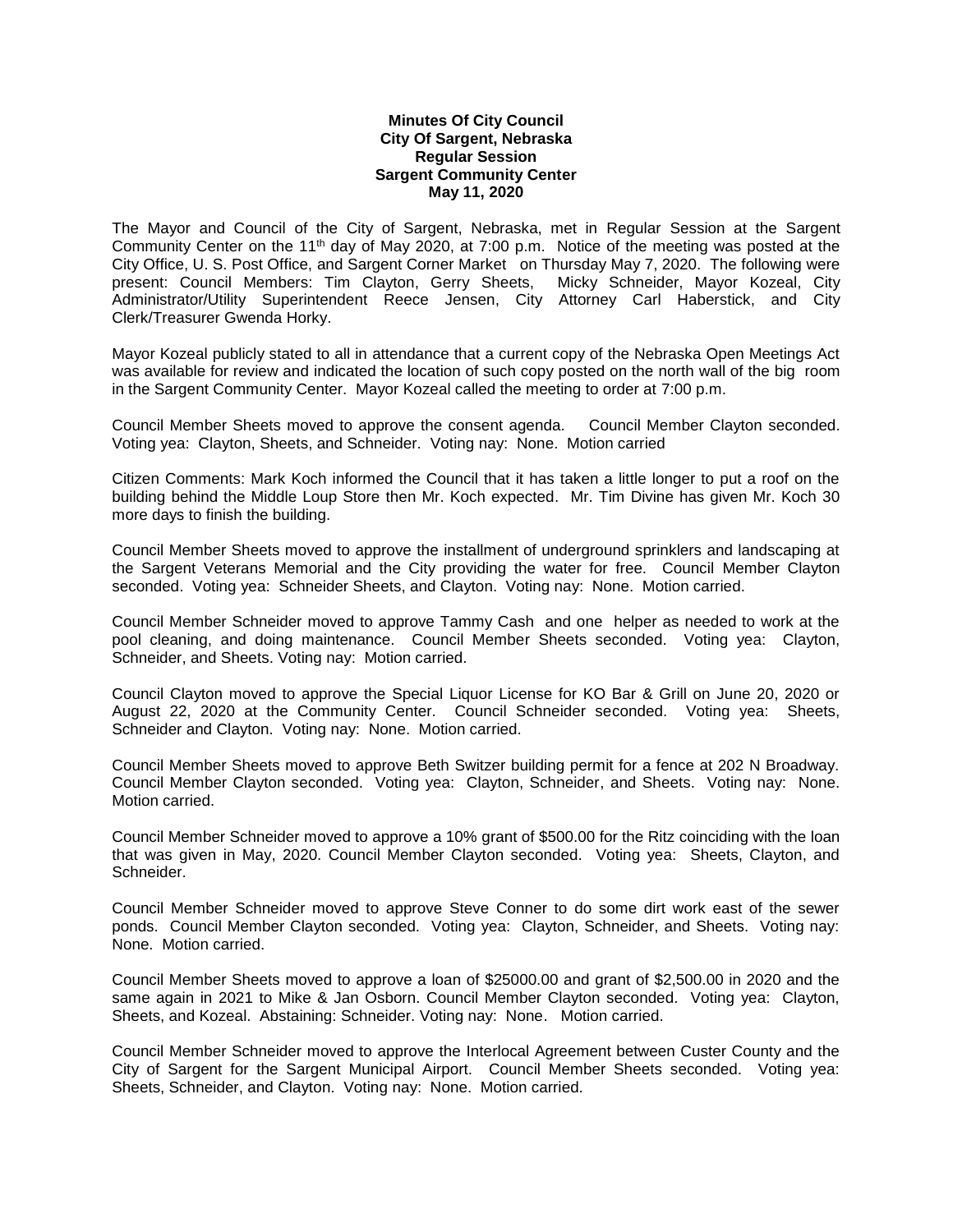The Health Board will continue to work on the nuisances on Sherman Street.

Council Member Sheets move to approve a 30 day extension for Mark Koch to complete the repairs to the tin building south of the brick building at 502 W Main. Council Member Clayton seconded. Voting yea: Sheets, Clayton, and Kozeal. Voting nay: Schneider. Motion carried.

Council Member Clayton moved that the City of Sargent adjourn into Executive Session at the hour of 7:46 P.M. for the protection of the public interest to discuss a legal issue. Council Member Schneider seconded. Voting yea: Clayton, Schneider, and Sheets. Voting nay: None. Motion carried.

Council Member Sheets moved that the City of Sargent reconvene into regular session at the hour of 7:58 P.M. Council Member Clayton seconded. Voting yea: Schneider, Clayton, and Sheets. Voting nay: None. Motion carried.

Council Member Schneider moved to pay flood damage compensation to Gerry and Shelly Sheets of \$45876.00 for the crops of 2018 and 2019. Payable in two installments; half now and the other half in the 2020-2021 fiscal year. Council Member Clayton seconded. Voting yea: Schneider, Clayton, and Kozeal. Abstaining: Sheets. Voting nay: None. Motion carried.

Supervisor Reports were given

Motion was made by Council Member Schneider and seconded by Council Member Sheets to adjourn the meeting. Voting yea: Hightower, Sheets, Schneider, and Clayton. Voting nay: None. Motion carried. Meeting adjourned at 8:20 P.M.

Mayor

\_\_\_\_\_\_\_\_\_\_\_\_\_\_\_\_\_\_\_\_\_\_\_\_\_\_\_\_\_\_\_\_\_\_\_\_\_\_ \_\_\_\_\_\_\_\_\_\_\_\_\_\_\_\_\_\_\_\_\_\_\_\_\_\_\_\_\_\_\_\_

City Clerk

\_\_\_\_\_\_\_\_\_\_\_\_\_\_\_\_\_\_\_\_\_\_\_\_\_\_\_\_\_\_\_\_\_\_

## **Community Development**

|                      | Check# | Date      | Acct#                                                            | Amount   |
|----------------------|--------|-----------|------------------------------------------------------------------|----------|
|                      | 180    | 4/14/2020 | Mike & Michaela Woolhiser<br>Loan- \$5,000.00, Grant<br>\$500.00 | 5,500.00 |
| <b>Housing Rehab</b> |        |           |                                                                  |          |
|                      | 367    | 5/11/2020 | CDS                                                              | 175.00   |
|                      |        |           | <b>Administration Fees</b>                                       |          |
| <b>Municipal</b>     |        |           |                                                                  |          |
|                      | 11015  | 4/24/2020 | <b>Black Hills Energy</b>                                        | 332.73   |
|                      |        |           | <b>Utilities</b>                                                 |          |
|                      | 11017  | 4/24/2020 | L-Tron Corporation                                               | 113.56   |
|                      |        |           | <b>IT Equipment</b>                                              |          |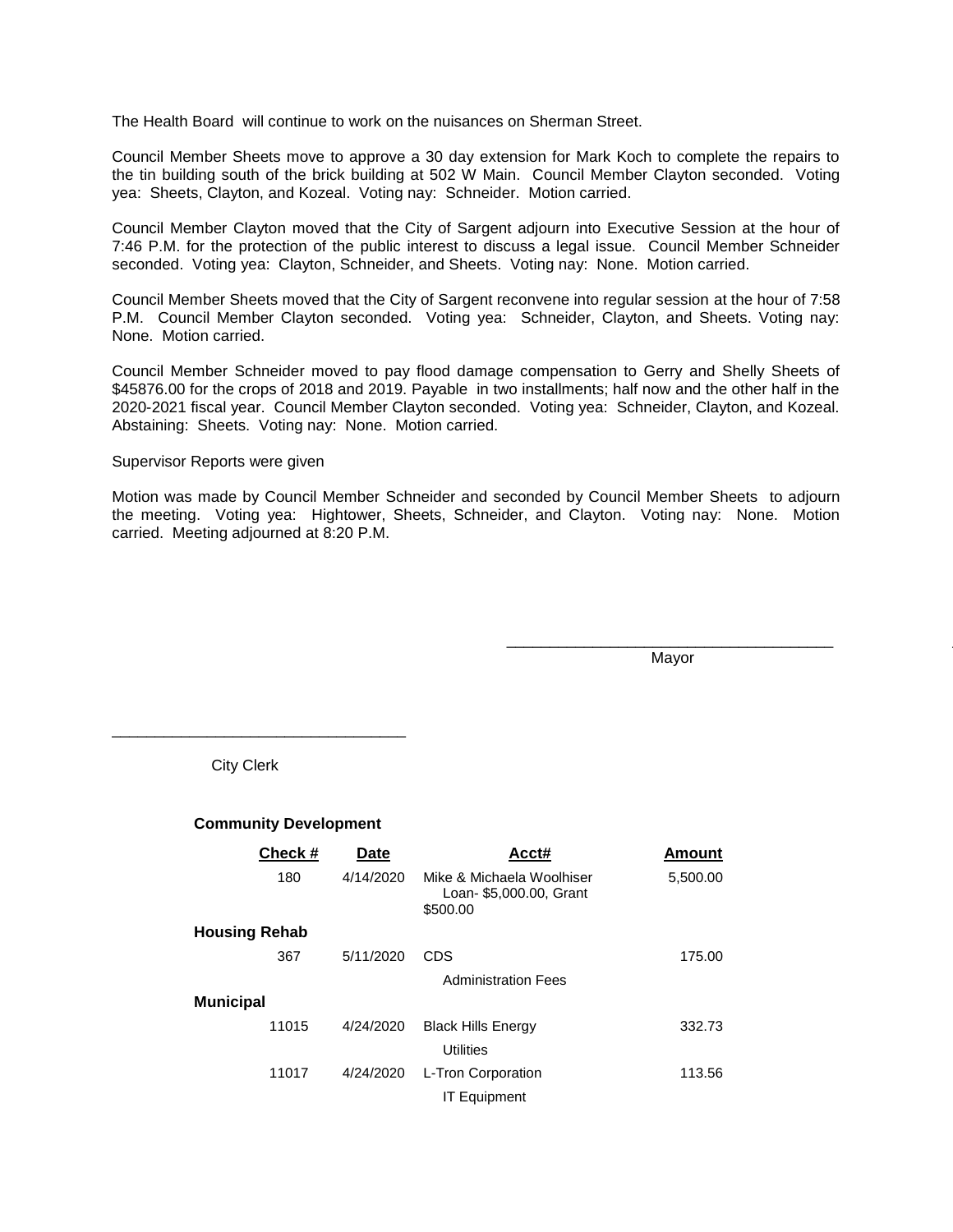| 11022 | 5/11/2020 | <b>Akrs Equipment</b>                             | 1,143.12  |
|-------|-----------|---------------------------------------------------|-----------|
|       |           | Repairs to JD Mower                               |           |
| 11023 | 5/11/2020 | Appeara                                           | 52.75     |
|       |           | Supplies                                          |           |
| 11024 | 5/11/2020 | Benefit Plans Inc                                 | 62.49     |
|       |           | <b>Retirement Plan</b>                            |           |
| 11025 | 5/11/2020 | Don's Auto Parts Inc                              | 215.36    |
|       |           | Seat covers                                       |           |
| 11026 | 5/11/2020 | <b>MARC</b>                                       | 1,337.39  |
|       |           | Materials to patch street                         |           |
| 11027 | 5/11/2020 | Trotter Grain & Fertilizer-Sargent<br>Weed killer | 220.35    |
| 11028 | 5/11/2020 | Trotter's Whoa & Go                               | 419.79    |
|       |           | Fuel                                              |           |
| 11029 | 5/11/2020 | <b>Ulrich Gravel INC</b>                          | 2,118.96  |
|       |           | Crush Concrete                                    |           |
|       |           |                                                   |           |
| 11030 |           | <b>V-BAR TRAILER SALES</b>                        |           |
|       | 5/11/2020 |                                                   | 317.81    |
|       |           | Repairs to Backhoe                                |           |
| 11031 | 5/11/2020 | Verizon                                           | 40.01     |
|       |           | <b>IT Equipment</b>                               | 24,933.34 |
|       |           | May Municipal Payroll                             |           |
| 12946 | 4/24/2020 | <b>Black Hills Energy</b>                         | 328.58    |
|       |           | <b>Utilities</b>                                  |           |
| 12949 | 4/30/2020 | <b>Custer Public Power District</b>               |           |
|       |           | <b>Purchase Power</b>                             | 24,479.87 |
| 12952 | 5/11/2020 | Appeara                                           | 180.26    |
|       |           | Supplies                                          |           |
| 12953 | 5/11/2020 | <b>Benefit Plans Inc</b>                          | 62.51     |
|       |           | Retirment plans                                   |           |
| 12954 | 5/11/2020 | Border States Industries, Inc                     |           |
|       |           |                                                   | 358.94    |
|       |           | Supplies<br><b>Burwell Tribune</b>                |           |
| 12955 | 5/11/2020 | Publish minutes                                   | 34.04     |
|       |           |                                                   |           |
| 12956 | 5/11/2020 | Central District Health Department                | 68.00     |
|       |           | Lab Tests                                         |           |
| 12957 | 5/11/2020 | Dept of Energy                                    | 3,427.41  |
|       |           | <b>Purchase Power</b>                             |           |
| 12958 | 5/11/2020 | <b>Dolly Grause</b>                               | 48.00     |
|       |           | Supplies                                          |           |
| 12959 | 5/11/2020 | <b>Grint Farm Supply</b>                          | 95.99     |
|       |           | <b>UPS</b> shipping                               |           |

**Utility**